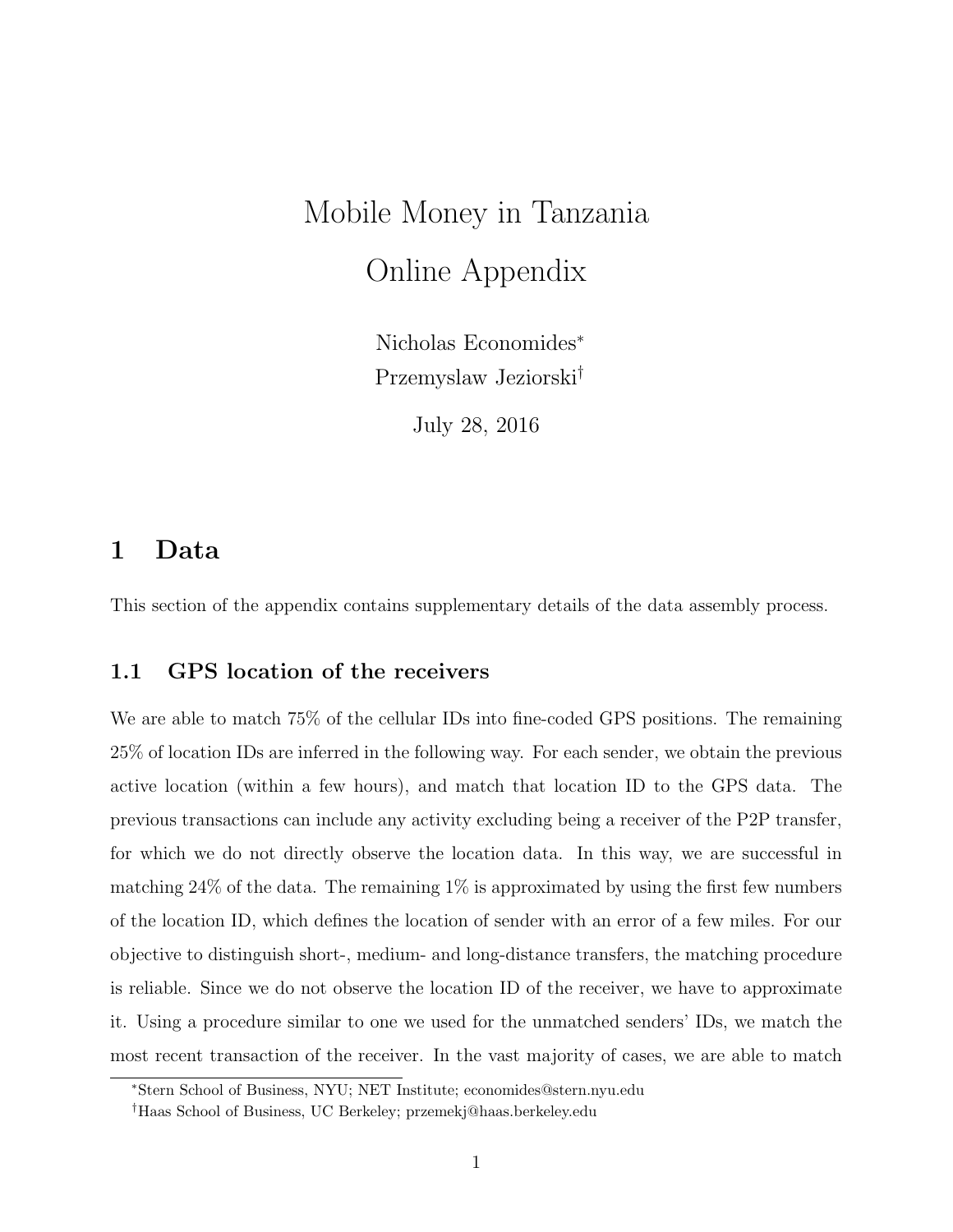the receiver within a few hours of receiving the transfer, usually cashing-out or checking the balance of the account.

#### 2 First-stage estimation

We postulate the following semi-parametric model for the cash-out fees

<span id="page-1-0"></span>
$$
c_t^m = \theta_0^m + \theta_1 b_t^m + \theta_2 (b_t^m)^2 + \tilde{\epsilon}_t^m,
$$
\n(1)

where  $c_t^m$  is an incurred cash-out fee at day t by user m. The above equation can be classified as a censored regression model because cash-out fees may be zero if no cash-out actions are executed on day  $t$ , that is,  $c_t^m$  is censored at 0. In addition to censoring from below, the model is censored from above by the maximum cash-out fee of 5, 000. Both bounds are accounted for in the estimation. The censored regression specification embeds a semi-parametric model of cash-out frequency or  $Prob(c_t^m > 0 | b_t^m)$ , since it does not assume the distribution  $\tilde{\epsilon}_t^m$ . In addition, conditional on executing a cash-out, the model predicts cash-out size in a similar way as a linear regression model.

The term  $\theta_0^m$  represents the baseline propensity to cash-out of user m. If  $\theta_0^m$  is high, the user prefers cash over m-money and cashes out frequently. If  $\theta_0^m$  is low, the user tends to keep his money in the mobile wallet. In the data, the cash-out patterns vary from user to user, therefore it is necessary to model heterogeneity in the marginal cash-out propensity  $\theta_0^m$ .

The term  $\theta_1$  represents the marginal effect of the account pre-cash-out balance on the cash-out propensity and intensity. Additionally, the term  $\theta_2$  models a second-order effect of the balance on the cash-out. We stipulate that  $\theta_1 > 0$ . Thus, if  $\theta_2 = 0$ , high balances would be associated with incurring proportionally higher average cash-out fees. However, because the cash-out pricing schedule is concave and carrying higher balances may lead to greater usage of the platform in general, users with higher balances may incur lower cash-out fees per Shilling. For this reason, the effect of the balance on the cash-out fees is likely to be non-linear, and we predict that  $\theta_2 < 0$ .

By construction,  $\theta_0^m$  is correlated with the current balance  $b_t^m$  because clients with high  $\theta_0^m$  cash-out frequently and tend to carry low balances. We allow for this correlation by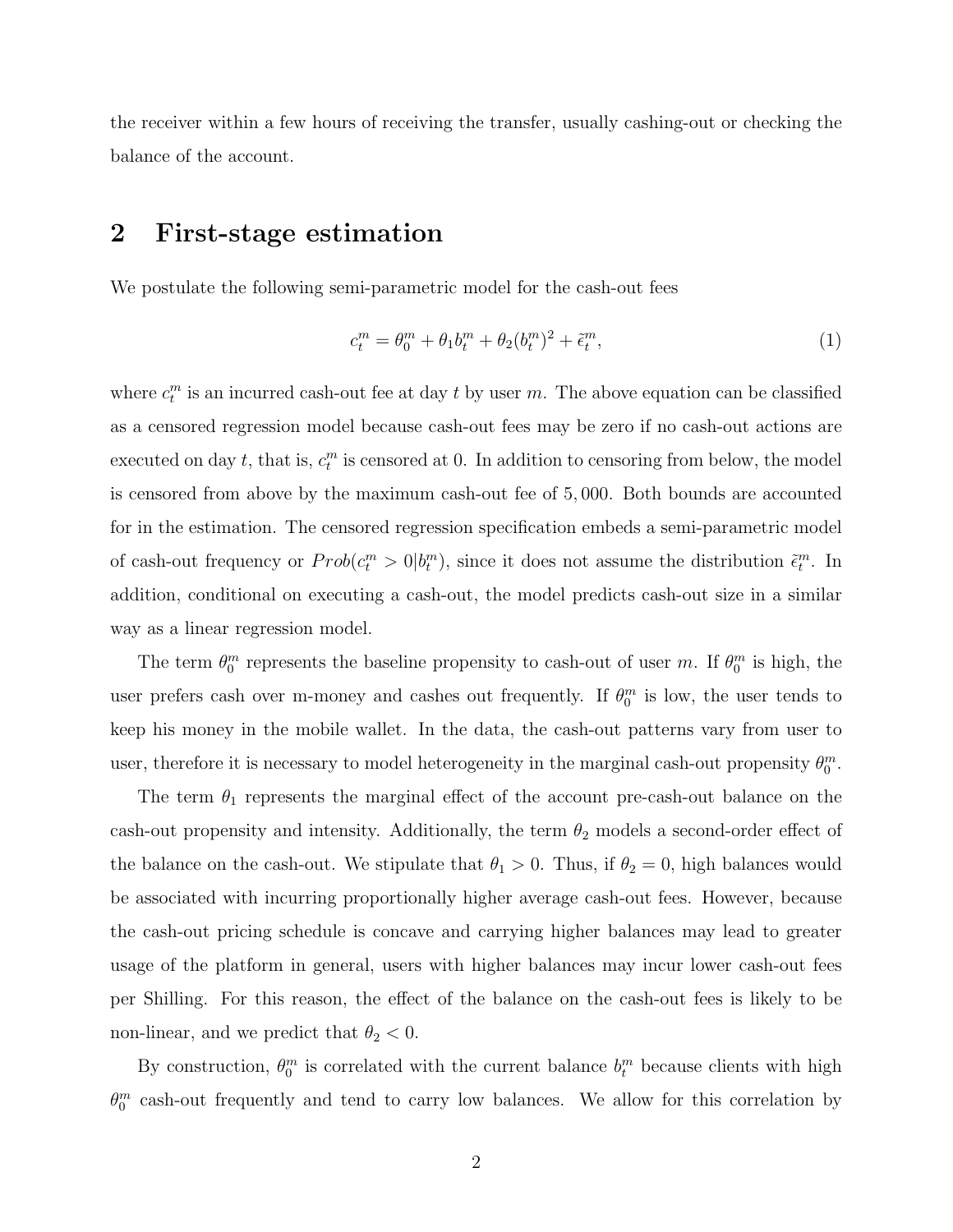modeling  $\theta_0^m$  as fixed effects. This specification, however, introduces an incidental parameters issue because the model becomes non-linear after accounting for censoring.[1](#page-2-0) To overcome this problem, we use a GMM estimator developed by Honoré [\(1992\)](#page-6-0) and extended by [Alan](#page-6-1) [et al.](#page-6-1) [\(2014\)](#page-6-1) for two-sided truncation.

Next we use equation [\(1\)](#page-1-0) to obtain estimates of the cash-out fee imposed on receiver  $m$ by sender n

$$
e_t^n(a_f, b_t^m) = \mathbb{E}[\text{daily cash-out fees}|b_t^m + a_f] - \mathbb{E}[\text{daily cash-out fees}|b_t^m],\tag{2}
$$

We employ a result from Honoré [\(2008\)](#page-6-2) that establishes a way to compute marginal effects in the censored regression model with fixed effects. We are interested in the marginal effect  $\partial E[c_t^m|b_t^m]$  $\frac{\partial \hat{c}_i^{\text{ref}}(\hat{\theta}_i^{\text{ref}})}{\partial b_i^m}$ , where the conditional expectation is taken with respect to  $\epsilon$  keeping constant the fixed effect  $\theta_0^m$ . We compute the marginal effect of the transfer, which determines the cash-out externality in the following way:[2](#page-2-1)

$$
e_t^n(a_f, b_t^m) \approx (\theta_1 + 2\theta_2 b_t^m) a_f P(c_t^m > 0).
$$
\n(3)

The marginal effect of transferring one Shilling is composed of two parts: (i) a first-order effect  $\theta_1 a_f$ , capturing the effect of a higher account balance, and (ii) a second order effect  $2\theta_2 b_t^m a_f$ , capturing lower fees per Shilling (economies of scale) when cashing-out large transfers.

#### 3 Larger discontinuity window

This section of the appendix presents results with a larger discontinuity window. We estimated the P2P transfer model without differentiating the location of the origin over a window spanning 2 weeks before and 2 weeks after the price change. The estimates of the P2P transfer model are presented in Table [1.](#page-3-0) We observe negligible change in coefficients compared to a model estimated on the shorter window. In particular, the transfer price coefficient is estimated to be -0.71 in the longer window, compared to an average price coefficient of  $-1.17 + 0.56 \times 0.4 = -0.95$  estimated using a model in the shorter window.

<span id="page-2-0"></span><sup>&</sup>lt;sup>1</sup>We would encounter a similar issue if we modeled cash-out propensity using, for example, a logit model with fixed effects.

<span id="page-2-1"></span><sup>&</sup>lt;sup>2</sup>Note that we use  $P(c_t^m > 0)$  instead of  $P(c_t^m > 0 | b_t^m)$ , because for small  $b_t^m$  the probability of cashing-out is close to zero which would produce a distortion in the estimates of the externality.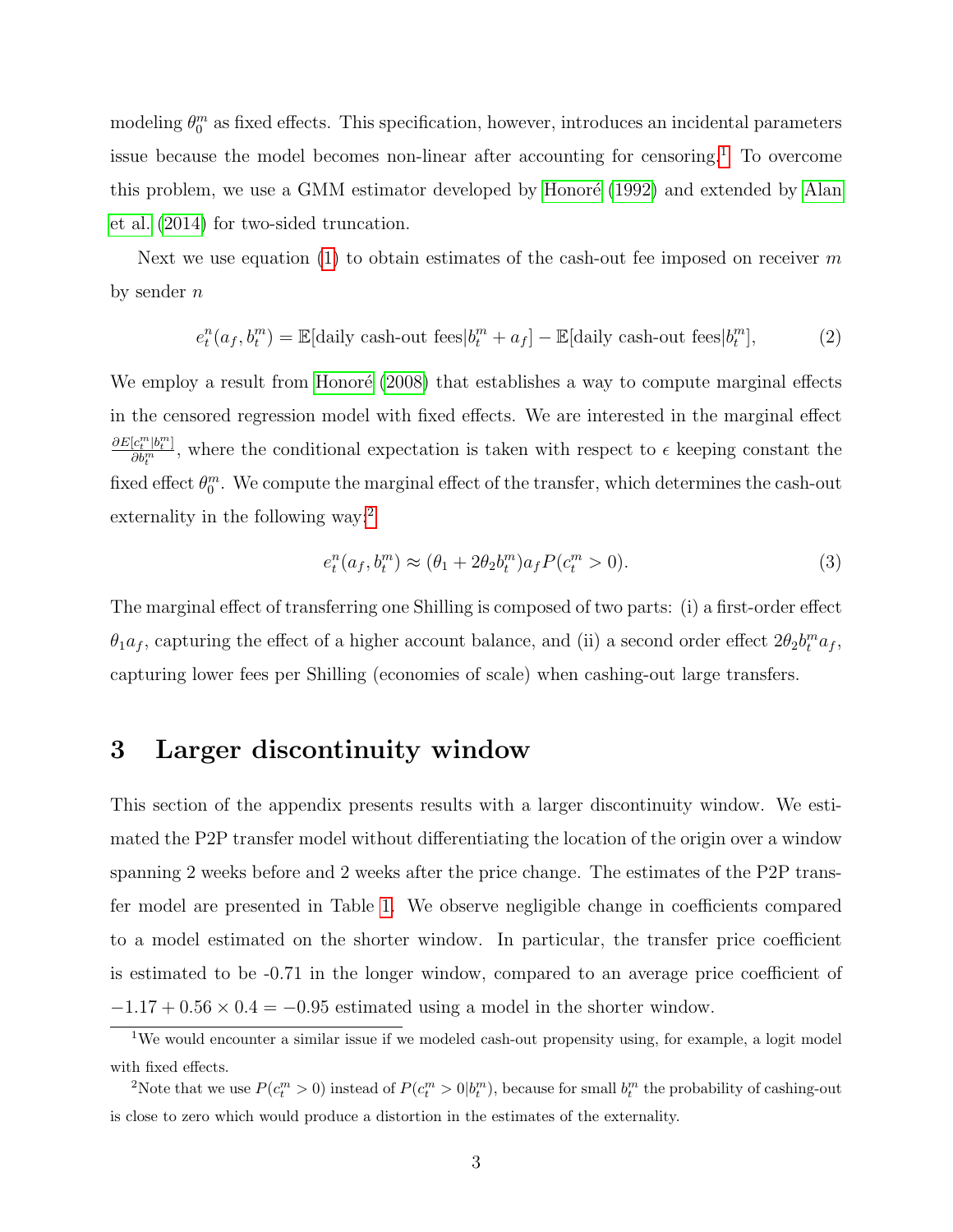| Price coef. - mean $(\bar{\alpha})$                                               | $-0.71(0.025)$   |
|-----------------------------------------------------------------------------------|------------------|
| Cash out coef. - mean $(\beta)$                                                   | $-43.33(1.0598)$ |
| Price coef. - std. dev. $(\sigma_{\alpha})$                                       | 0.54(0.031)      |
| Cash out coef. - std. dev. $(\sigma_{\beta})$                                     | 0.0216(0.0010)   |
| Transfer size coef. - std. dev. $(\sigma_{\kappa})$                               | 0.2174(0.0026)   |
| Price coef./Cash out coef. - Pearson correlation $(\rho_{\alpha\beta})$           | 0.46(0.060)      |
| Price coef./Transfer size coef. - Pearson correlation ( $\rho_{\alpha\kappa}$ )   | $-0.58(0.022)$   |
| Cash out coef./Transfer size coef. - Pearson correlation ( $\rho_{\beta\kappa}$ ) | $-0.57(0.033)$   |
| Covar. of $\epsilon$ for 2 adjacent transf. $(\rho_{\epsilon})$                   | 0.06(0.003)      |

<span id="page-3-0"></span>Table 1: Estimates of the P2P transfer model without location origin on the longer time window.

## 4 Supplementary graphs and tables

This section of the appendix contains supplementary graphs.



Figure 1: Distribution of the geographical distance of transfers.



Figure 2: Empirical distribution of the cash-in-cash-out transaction sizes.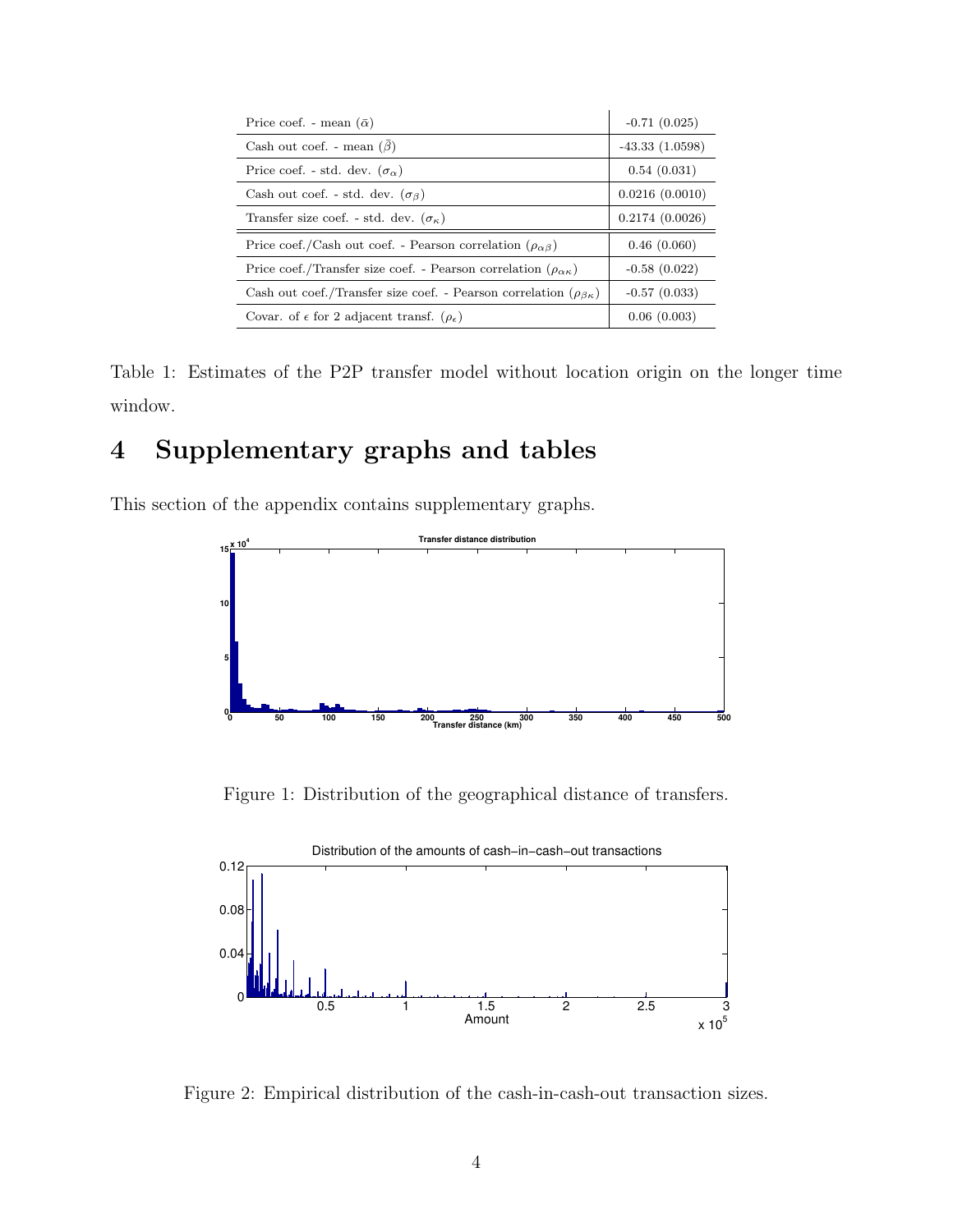

Figure 3: Median distance between cash-in and cash-out for transactions with zero hops as a function of the lifetime that the money stayed in the network, for long lifetimes.



Figure 4: Joint distribution of the time and distance between cash-in and cash-out for the transactions with zero hops.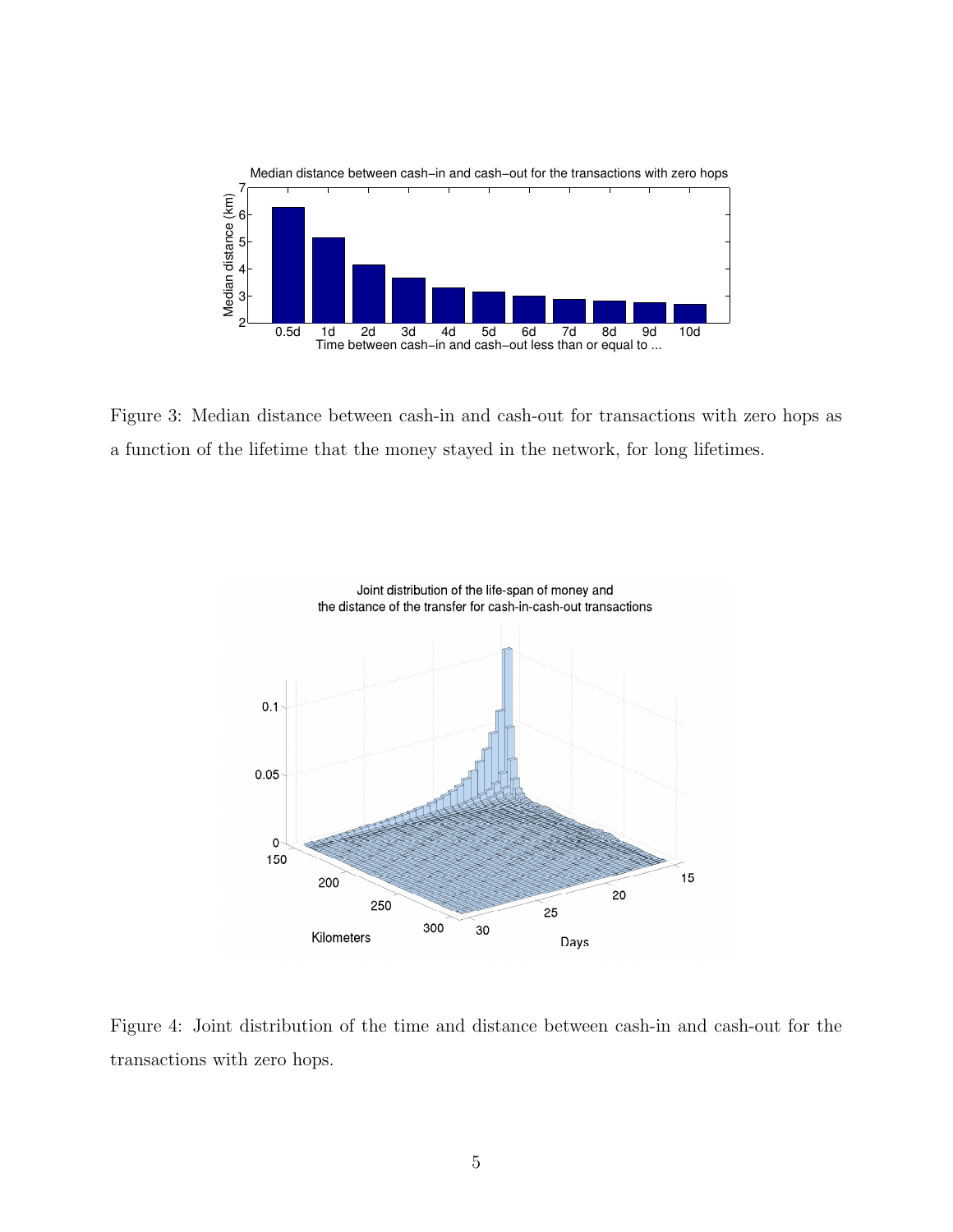

Figure 5: Transaction size fixed effects in the utility function for transfers.



Figure 6: Transaction size fixed effects in the utility function for transportation and storage.



Figure 7: Trend in the utility function for transportation and storage.